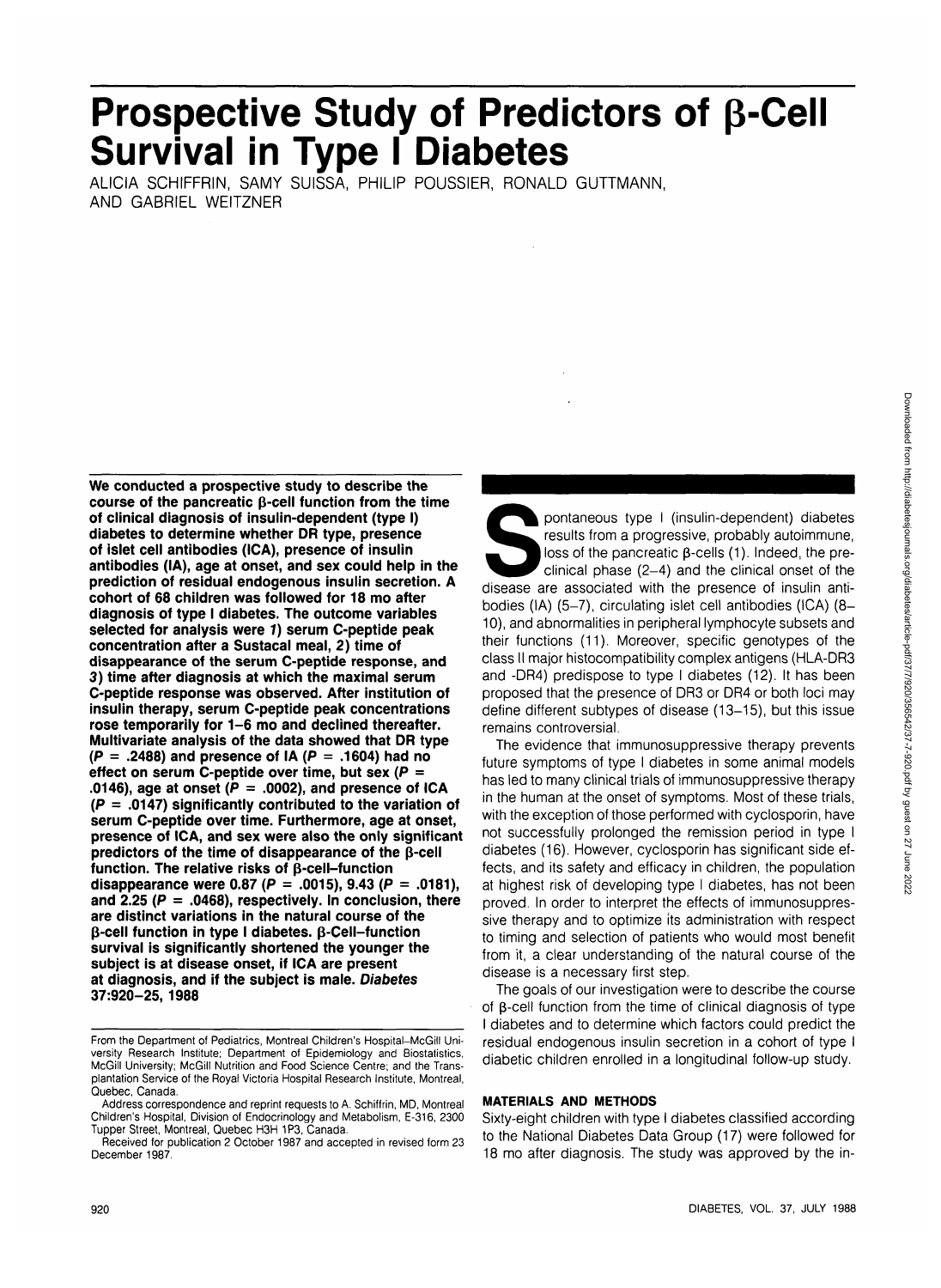TABLE 1 Baseline characteristics

|                      | Girls         | Boys           | Total          |
|----------------------|---------------|----------------|----------------|
| n                    | 32            | 36             | 68             |
| Age (yr)             | $9.6 \pm 4.7$ | $11.0 \pm 4.7$ | $10.3 \pm 4.7$ |
| Age distribution (%) |               |                |                |
| $<$ 6 yr             | 25.0          | 22.2           | 23.5           |
| $6-12$ yr            | 40.6          | 27.8           | 33.8           |
| $>12$ yr             | 34.4          | 50.0           | 42.7           |
| Antibodies           |               |                |                |
| $ICA + (\%)$         | 84.4          | 72.2           | 77.9           |
| $IA + (%)$           | 46.7          | 36.1           | 40.9           |
| HLA loci (%)         |               |                |                |
| DR3 <sup>+</sup>     | 13.8          | 27.8           | 21.5           |
| DR4 <sup>+</sup>     | 51.7          | 36.1           | 43.1           |
| DR3/4+               | 34.5          | 25.0           | 29.2           |
| <b>DRx</b>           | 0.0           | 11.1           | 6.2            |
|                      |               |                |                |

ICA, islet cell antibodies; IA, insulin antibodies.

stitutional review board. All patients were admitted to the hospital at the time of diagnosis and followed regularly at the clinic 1 mo after discharge and every 3 mo thereafter. Treatment consisted of one or two daily injections of a mixture of intermediate-acting (NPH) and short-acting insulin. The aims of administering the treatment were to obtain optimal growth and development, avoid severe hyperglycemia and hypoglycemia, and attain the best possible metabolic control in the patients. Insulin doses were adjusted on the basis of two to three daily self-monitored blood glucose tests.

Data collection at baseline and at 1, 3, 6, 9, 12, and 18 mo included gathering demographic data and sampling blood for laboratory studies. A C-peptide test was performed after the subjects fasted overnight, and the morning insulin dose was withheld until completion of the test. The outcome variables selected for analysis were 1) the C-peptide peak response to 7 kcal/kg Sustacal (14 g/dl carbohydrate, 24 g/dl fat, and 6.1 g/dl protein, 1 kcal/ml; Mead Johnson, Belleville, Ontario); 2) the time of disappearance of the C-peptide response, defined as the first of two consecutive negative tests (peak response  $\leq$  0.06 pmol/ml); and 3) the time of recovery of  $\beta$ -cell function, defined as the time (0, 1, 3, 6, 9, 12, or 18 mo) at which the peak C-peptide response was observed. The predictor variables selected for analysis were sex, age at diagnosis, presence or absence of ICA, and presence or absence of IA at the time of diagnosis of type I diabetes and DR type, which was identified during the 1st yr after diagnosis of diabetes. Serum C-peptide was measured by radioimmunoassay according to Heding (18), with the antiserum M1230 (Novo, Bagsvaerd, Denmark), after precipitation with polyethylene glycol. The sensitivity of the assay was 0.03 pmol/ml, and the interassay coefficient of variation was 7%. With this assay, mean  $\pm$  SE C-peptide concentrations in nondiabetic children were  $0.398 \pm 0.08$ pmol/ml at fasting and  $0.98 \pm 0.03$  pmol/ml at the peak. HLA-DR typing was performed with the standard microlymphocytotoxicity assay in Terasaki trays (19). Subjects were classified as DRx (DR3 and DR4 not present), DR3<sup>+</sup> , DR4<sup>+</sup>, or DR3/4<sup>+</sup> (DR3 and DR4 present). The presence of ICA was determined by indirect immunofluorescence (20,21). Coded serum samples were applied on  $4-\mu m$  cryostat sections of monkey pancreas (Diammune ICA test,

## A. SCHIFFRIN AND ASSOCIATES

Behring Diagnostics, La Jolla, CA). Each sample was tested at 1:2 and 1:8 dilutions. After a 30-min incubation at room temperature, the sections were washed twice with phosphate-buffered saline and then exposed for 30 min to fluorescein isothiocyanate-conjugated affinity-purified goat antihuman IgG. After washing and mounting, the slides were read by two independent observers who used fluorescence microscope (Leitz Laborlux D, Wetzler, FRG). The decision for positivity or negativity was based on the appearance of  $\geq$ 5 islets/section. Positive and negative control sera were run for every 20 samples. The specificity of the assay was 99%, and the sensitivity was 80%. We assayed serum IA following the technique provided by McEvoy et al. (6), using a 1-µU/assay tube of monoiodinated porcine insulin (sp act 80 µCi/µg; New England Nuclear, Boston, MA). Positive samples were those that bound >3SD above the mean of control values.

#### **STATISTICAL ANALYSIS**

The first outcome variable, i.e., the serum C-peptide concentration, was analyzed with analysis of variance for repeated measures over time (22). Predictive factors were first analyzed one at a time and then simultaneously.

The time to complete disappearance of the  $\beta$ -cell function was analyzed with statistical methods for survival data (23) with the understanding that the survival times are grouped. First, the actuarial method was used to estimate the survivor functions. Second, Cox's proportional hazards method for discrete failure times was used to model the hazard of disappearance of  $\beta$ -cell secretion as a function of the potential predictive factors and to estimate adjusted instantaneousrisk ratios. These ratios represent the relative risk of disappearance of  $\beta$ -cell secretion per year for the age factor (i.e., age vs. age  $-1$ ) and for one group with respect to another for the other factors (i.e., ICA+ vs. ICA-). The resulting estimated hazard functions were transformed to survivor functions at specified values of the covariates and plotted (23).

The analysis of the time of recovery consisted of multiple matched-pair t tests aimed at testing the mean changes in serum C-peptide concentration from baseline to 6 mo.



**FIG. 1. Serum C-peptide peak concentrations (means ± SE) over 18 mo after diagnosis of diabetes in children aged**  $>12$  **(** $\triangle$ **), 6-12 (** $\bullet$ **), and** <6 (□) yr.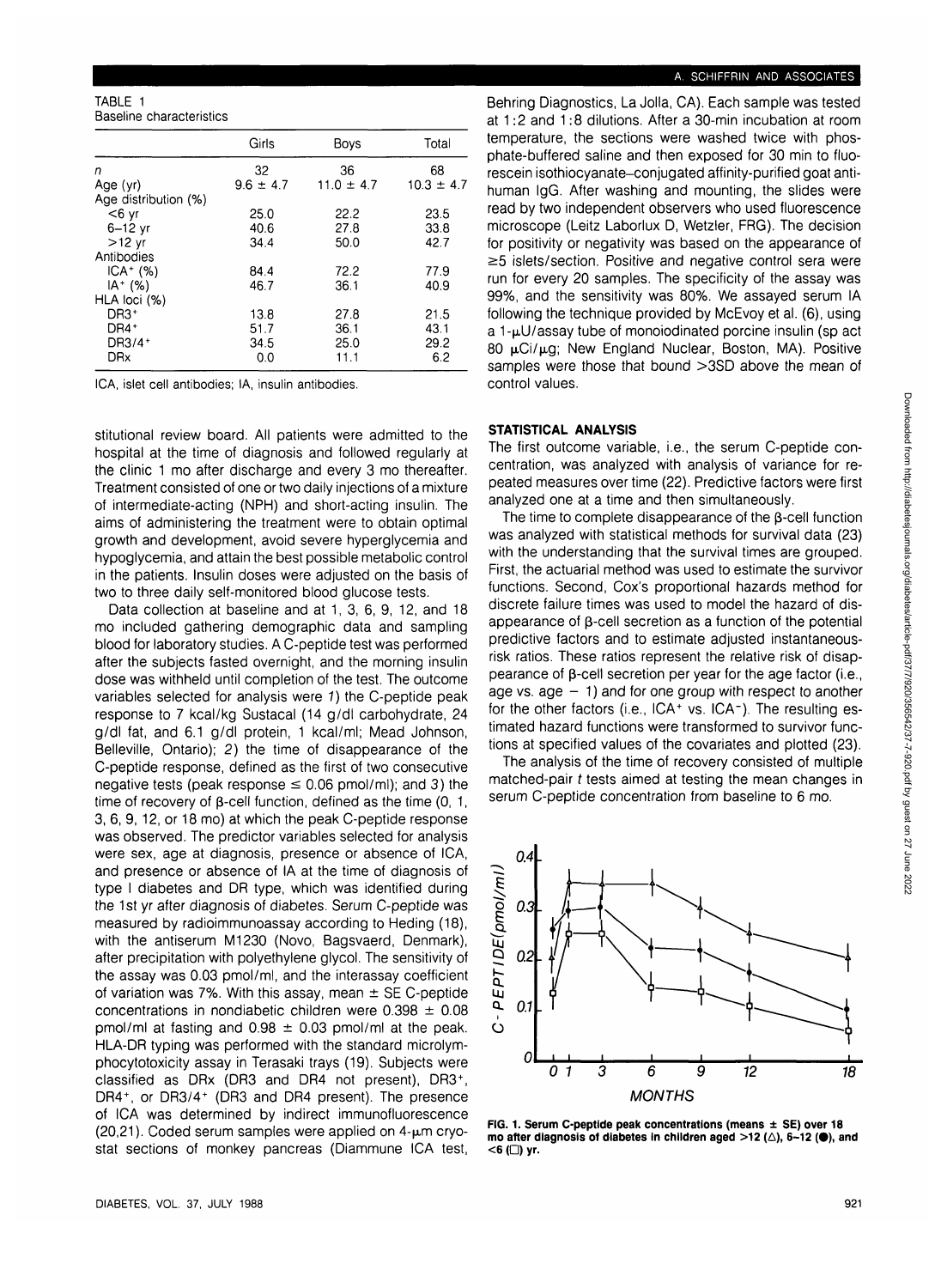

**FIG. 2. Serum C-peptide peak concentrations (means ± SE) over 18** mo after diagnosis of diabetes in boys (O) and girls (<sup>•</sup>).

#### **RESULTS**

Baseline characteristics of the population studied are shown in Table 1. With respect to the first outcome variable, the C-peptide peak response over time, univariate analysis of the data showed that age at onset was the only variable that significantly affected outcome of serum C-peptide concentration over time ( $P = .007$ ). Multivariate analysis of the data showed that DR type ( $P = .2488$ ) and presence of IA  $(P = .1604)$  had no effect on serum C-peptide peak concentration over time, but sex ( $P = .0146$ ), age at onset  $(P = .0002)$ , and presence of ICA  $(P = .0147)$  significantly contributed to the variation of mean serum C-peptide peak concentration over time. In addition, the overall changes in mean serum C-peptide peak concentration were significant  $(P < .0001)$ , but there was no interaction between time and each of these variables ( $P > .26$ ). The means  $\pm$  SE serum C-peptide peak concentration throughout the study were depicted according to age at onset (Fig. 1), sex (Fig. 2), and presence of ICA (Fig. 3).

With respect to the second outcome variable, i.e., the time of disappearance of the  $\beta$ -cell function, Fig. 4 shows the survival curve of the whole group during the study. The es-



**FIG. 3. Serum C-peptide peak concentrations (means ± SE) over 18 mo after diagnosis of diabetes in children who tested positive (D) or negative (•) for islet cell antibodies.**

timated survival probability (mean  $\pm$  SE) 18 mo after diagnosis was 59  $\pm$  6%. Figure 5 (*middle*) shows the estimated survival functions of  $\beta$ -cell secretion for males and females. The 18-mo estimated survival probability was  $67 \pm 9\%$  for females and 53  $\pm$  8% for males. The estimated survival probability of  $\beta$ -cell secretion after 18 mo was 49  $\pm$  7% for patients who had detectable ICA at diagnosis, and it was  $93 \pm 6\%$  in those patients in whom ICA were undetectable (Fig. 5, bottom). When children were grouped according to age at diagnosis, the estimated  $\beta$ -cell survival probability after 18 mo was 21  $\pm$  11% in children <6 yr old, 60  $\pm$  10% in children aged between 6 and 12 yr, and 79  $\pm$  8% in children >12 yr (Fig. 5, top). Using Cox's proportional hazards method for discrete failure times, we found that sex, age, and ICA were the only significant predictors of the instantaneous risk of β-cell–function disappearance and that DR type and IA had no effect. The instantaneous risk of  $\beta$ cell-secretion disappearance decreased with age at onset, the risk ratio being 0.87/yr of age. The instantaneous risk ratio for the presence of ICA was 9.43 and for boys was 2.25 (Table 2). From the results of this multivariate model, three estimated survival probability curves were obtained for three combinations of the significant predictive factors (Fig. 6).

With respect to the third outcome variable, the time of recovery of the  $\beta$ -cell function, we found that after the diagnosis there was a significant increase of peak serum C-peptide concentration at 1 and 6 mo ( $P = .0193$ ).

#### **DISCUSSION**

The objective of this study was to identify independent predictors of  $\beta$ -cell function in a cohort of type I diabetic children and to distinguish markers of the progression to complete p-cell loss over a given observation period. To our knowledge, this is the first prospective study in diabetic children to report factors that predict the course of the  $\beta$ -cell function from the time of diagnosis. In the final regression model, three factors were found to be significant predictors of



**FIG. 4. Survival of p-cell function (as measured by serum C-peptide peak concentration) for whole group (n = 68) over 18 mo after diagnosis of diabetes.**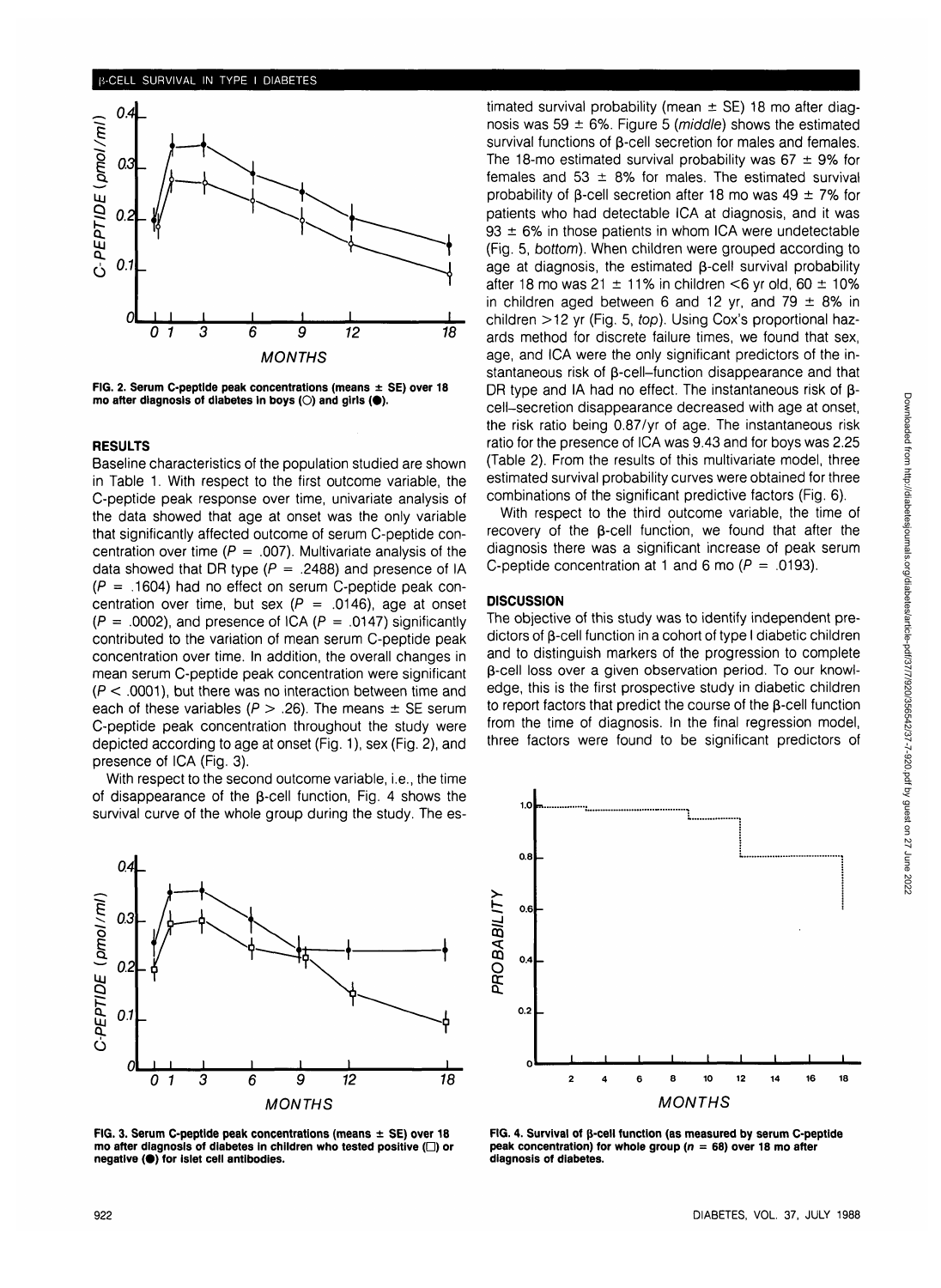

**FIG. 5. Survival of p-cell function as measured by serum C-peptide peak concentration over 18 mo after diagnosis of diabetes. Top: estimated survival for children aged >12 (light dotted line), 6-12 (dark dotted line), and <6 (solid line) yr. Middle: estimated survival for males {dark dotted line) and females (light dotted line). Bottom: estimated survival for children who tested positive (solid line) or negative (dotted line) for islet cell antibodies.**

 $\beta$ -cell function after diagnosis: the presence of ICA, age at diagnosis, and sex. The finding that three variables independently have a significant effect is striking and suggests strong associations. One of the three variables, the presence of ICA at diagnosis, is almost certainly a marker of disease rather than a determinant of the time of disappearance of  $\beta$ cell function and may simply indicate that an individual affected with diabetes has a progressive autoimmune destruction of the  $\beta$ -cell mass. As others have suggested (2,3), ICA

#### **A. SCHIFFRIN AND ASSOCIATES**

#### TABLE 2

Predictors of instantaneous risk of  $\beta$ -cell disappearance

|                                                  | Relative risk | 95%<br>Confidence<br>interval |                |
|--------------------------------------------------|---------------|-------------------------------|----------------|
| Age (yr)<br>Islet cell antibodies                | 0.87<br>9.43  | $0.80 - 0.94$<br>1.53-58.09   | .0015<br>.0181 |
| $(+ \text{ vs. } ^{-})$<br>Sex (male vs. female) | 2.25          | $1.03 - 4.94$                 | .0468          |

Multivariate analysis with Cox's proportional hazards method for discrete failure times was used for the calculations.

may be an early marker of  $\beta$ -cell destruction during the presymptomatic phase. The degree of association observed between the presence of ICA and subsequent course of serum C-peptide concentration raises the question of whether ICA titers during the prediabetic phase or at diagnosis may correlate with  $\beta$ -cell function, whereas the two other factors, age of onset and sex, may indicate susceptibility to a more rapid destruction of  $\beta$ -cell mass. The effect of the presence of ICA on  $\beta$ -cell function found in our study contrasts with the data of Madsbad et al. (24), who reported a lack of association between ICA and B-cell function. In that study, however, the data were not collected prospectively, and there were few children with newly diagnosed diabetes. Mamer et al. (25), however, found that in a cohort of 82 type I diabetic patients (most of whom were adults), the presence of ICA in the first 2 yr after diagnosis was associated with a more rapid loss of endogenous insulin secretion and increased insulin requirements. Kobayashi et al. (26) reported heterogenous time courses of ICA persistence and  $\beta$ -cell function in a prospective study of non-insulin-dependent diabetic patients. The authors showed that p-cell function deteriorated progressively in patients with persistent ICA but improved in patients in whom ICA became undetectable. In addition, in the latter group there were more



**FIG. 6. Estimated p-cell survival probability curves derived from Cox's proportional hazards method for discrete failure times for 15-yr-old girl who tested negative for islet cell antibodies (dotted dashed line), average diabetic patient (solid line), and 5-yr-old boy who tested positive for islet cell antibodies (dashed line).**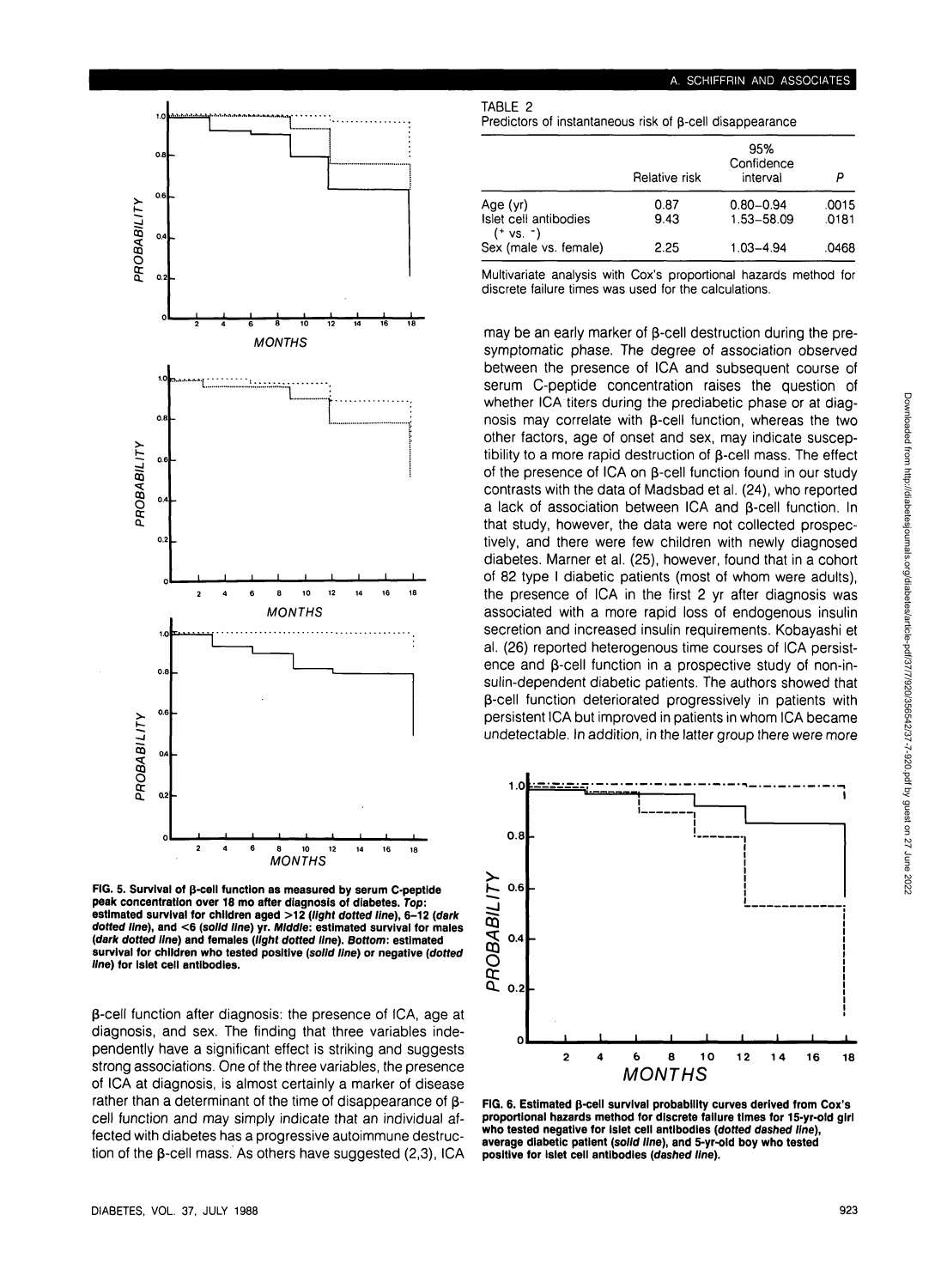## **B-CELL SURVIVAL IN TYPE I DIABETES**

females. These findings support our data on type I diabetic patients in whom the progression to disappearance of B-cell function appeared to be shortened if ICA were detectable at diagnosis.

With respect to the predictive effect of the age of onset on  $\beta$ -cell function, Crossley et al. (27), in a study of 21 type I diabetic children, showed a significant positive correlation between 24-h urinary C-peptide excretion at 1 and 2 yr after diagnosis and age of onset. The findings of Hoogwerf et al. (14), in a large cross-sectional study of insulin-dependent diabetes mellitus families, and other studies (25) also support an association between age of onset and duration of  $\beta$ cell function. In addition, the report of Deschamps et al. (28) showing that the empirical risk estimates of developing type I diabetes in the HLA-identical and -haploidentical siblings were almost fivefold greater in siblings <10 yr old further suggests an age-related effect in the onset and progression of type I diabetes. It is possible that the  $\beta$ -cell mass or the capacity for cell regeneration is smaller at a younger age, and therefore the same diabetogenic insult would result in greater damage in younger children who are susceptible to developing type I diabetes.

Our observation that males have a more rapid destruction of their  $\beta$ -cell mass has not been reported before. A possible explanation is that in the other studies published the number of patients was too small, the effect of sex was not specifically examined, or the remission phase was defined as an insulin requirement of  $<$ 0.5 U  $\cdot$  kg<sup>-1</sup>  $\cdot$  day<sup>-1</sup> and not by serum C-peptide concentrations. Ludvigsson et al. (15) reported an association between HLA-DR3 and a slowly progressive form of the disease. In their study, however, the severity of progression was assessed by clinical impression and not by measurement of serum C-peptide concentrations, which more accurately define remission. On the other hand, Hoogwerf et al. (14) showed better preservation of the  $\beta$ -cell function in DR4<sup>+</sup> individuals. In neither of these two studies was  $\beta$ -cell function assessed prospectively. In our study, we did not find DR type to be a predictive factor of  $\beta$ -cell function by single-factor or multifactor analysis. A longer follow-up period and a larger sample size may yield different results.

In conclusion, our report provides evidence for the existence of distinct variations in the natural history of the  $\beta$ -cell function in onset of type I diabetes in children. The survival of the  $\beta$ -cell function is significantly shortened by younger age of onset, presence of ICA, and male gender, all of these variables contributing independently to augment the risk of accelerated destruction of the  $\beta$ -cell mass. Our results may be helpful in the selection of patients who would most likely benefit from immunosuppression or other therapies. Because of the known side effects of some of these interventions, our findings could help prevent the exposure of those patients who, on the basis of an accelerated destruction of their  $\beta$ -cell mass, have less chance of responding to the treatment than others. Furthermore, the information derived from the analysis of the recovery phase may be helpful in identifying the optimal timing for the intervention strategies. Our data suggest that in family studies intended to identify prediabetes through the measurement of ICA titers, immune changes, and glucose intolerance, individuals at risk for accelerated destruction of the  $\beta$ -cell mass (i.e., young ICA+

males) should be followed up at short intervals, when adequate  $\beta$ -cell function could still be preserved by early therapeutic intervention and thus increase the effectiveness of future immunosuppressive therapy.

## **ACKNOWLEDGMENTS**

We are indebted to Jackie Dufresne for technical assistance, Marilyn Carroll for preparation of the manuscript, Dr. Eleanor Colle for reading the manuscript, and Drs. Mimi Belmonte and Hy Goldman for clinical assistance.

This work was supported by a grant from the Canadian Diabetes Association.

## **REFERENCES**

- 1. Gepts W, Lecompte P: The pancreatic islets in diabetes. Am J Pediatr 70:105-14, 1981
- 2. Gorsuch A, Spencer K, Lister J, McNally J, Dean B, Bottazzo G: Evidence for a long prediabetic period in type I (insulin-dependent) diabetes mellitus. Lancet 2:1363-65, 1981
- 3. Srikanta S, Ganda OP, Rabizadeh A, Soeldner JS, Eisenbarth GS: Firstdegree relatives of patients with type I diabetes mellitus (islet-cell antibodies and abnormal insulin secretion). N Engl J Med 313:461-64, 1985
- 4. Ginsberg-Fellner F, Witt M, Franklin B, Yagihashi S, Toguchi Y, Dobersen M, Rubinstein P, Notkins A: Triad of markers identifying children at high risk of developing insulin-dependent diabetes mellitus. JAMA 254:1469- 72,1985
- 5. Palmer J, Asplin C, Clemons P, Lyen K, Tatpati O, Raghu P, Paquette T: Insulin antibodies in insulin-dependent diabetics before insulin treatment. Science 222:1337-39, 1983
- 6. McEvoy R, Witt M, Ginsberg-Fellner F, Rubinstein P: Anti-insulin antibodies in children with type I diabetes mellitus: genetic regulation of production and presence at diagnosis before insulin replacement. Diabetes 35:634- 41, 1986
- 7. Atkinson M, Maclaren N, Riley W, Winter W, Fisk D, Spillar R: Are insulin autoantibodies markers for insulin-dependent diabetes mellitus? Diabetes 35:894-98, 1986
- 8. Bottazzo G, Florin-Christensen F, Doniach D: Islet-cell antibodies in diabetes mellitus with autoimmune polyendocrine deficiencies. Lancet 2:1279-83, 1974
- 9. Bruining GJ, Molnar J, Tuk CW, Lindeman J, Bruining HA, Marner B: Clinical time-course and characteristics of islet cell cytoplasmatic antibodies in childhood diabetes. Diabetologia 26:24-29, 1984
- 10. Irvine W, Gray R, McCallum C: Pancreatic islet-cell antibody as a marker for asymptomatic and latent diabetes and prediabetes. Lancet 2:1273- 76,1976
- 11. Jackson RA, Morris MA, Haynes B: Increased circulating la antigen bearing T cells in type I diabetes mellitus. N Engl J Med 306:785-88, 1982
- 12. Farid NR, Sampson L, Noel P, Barnard JM, Davis AJ, Hillman DA: HLA-D-related (DRw) antigens in juvenile diabetes mellitus. Diabetes 28:552- 57,1979
- 13. Eberhardt MS, Wagener DK, Orchard TJ, LaPorte RE, Cavender DE, Rabin BS, Atchison RW, Kuller LH, Drash AL, Becker DJ: HLA heterogeneity of insulin-dependent diabetes mellitus at diagnosis: the Pittsburgh IDDM study. Diabetes 34:1247-52, 1985
- 14. Hoogwerf BJ, Rich SS, Barbosa JJ. Meal-stimulated C-peptide and insulin antibodies in type I diabetic subjects and their nondiabetic siblings characterized by HLA-DR antigens. Diabetes 34:440-45, 1985
- 15. Ludvigsson J, Samuelsson V, Beauforts C, Deschamps I, Dorchy H, Drash A, Francois R, Herz G, New M, Schober E: HLA-DR3 is associated with a more slowly progressive form of type I (insulin-dependent) diabetes. Diabetologia 29:207-10, 1986
- 16. Stiller C, Dupre J, Gent M, Jenner M, Keown P, Laupacis A, Martell R, Rodger N, Graffenfried B, Wolfe B: Effects of cyclosporin immunosuppression in recent onset insulin-dependent diabetes mellitus. Science 223: 1362-67, 1984
- 17. National Diabetes Data Group: Classification and diagnosis of diabetes mellitus and other categories of glucose intolerance. Diabetes 28:1039- 57, 1979
- 18. Heding LG: Radioimmunological determination of human C-peptide in serum. Diabetologia 11:201-206, 1975
- 19. Danilovs J, Terasaki P, Park M, Ayoub G: B-lymphocyte isolation by thrombin-nylon wool. In Histocompatibility Testing. Terasaki P, Ed. Los Angeles, Univ. of California Tissue Typing Laboratory, 1980, p. 287-88